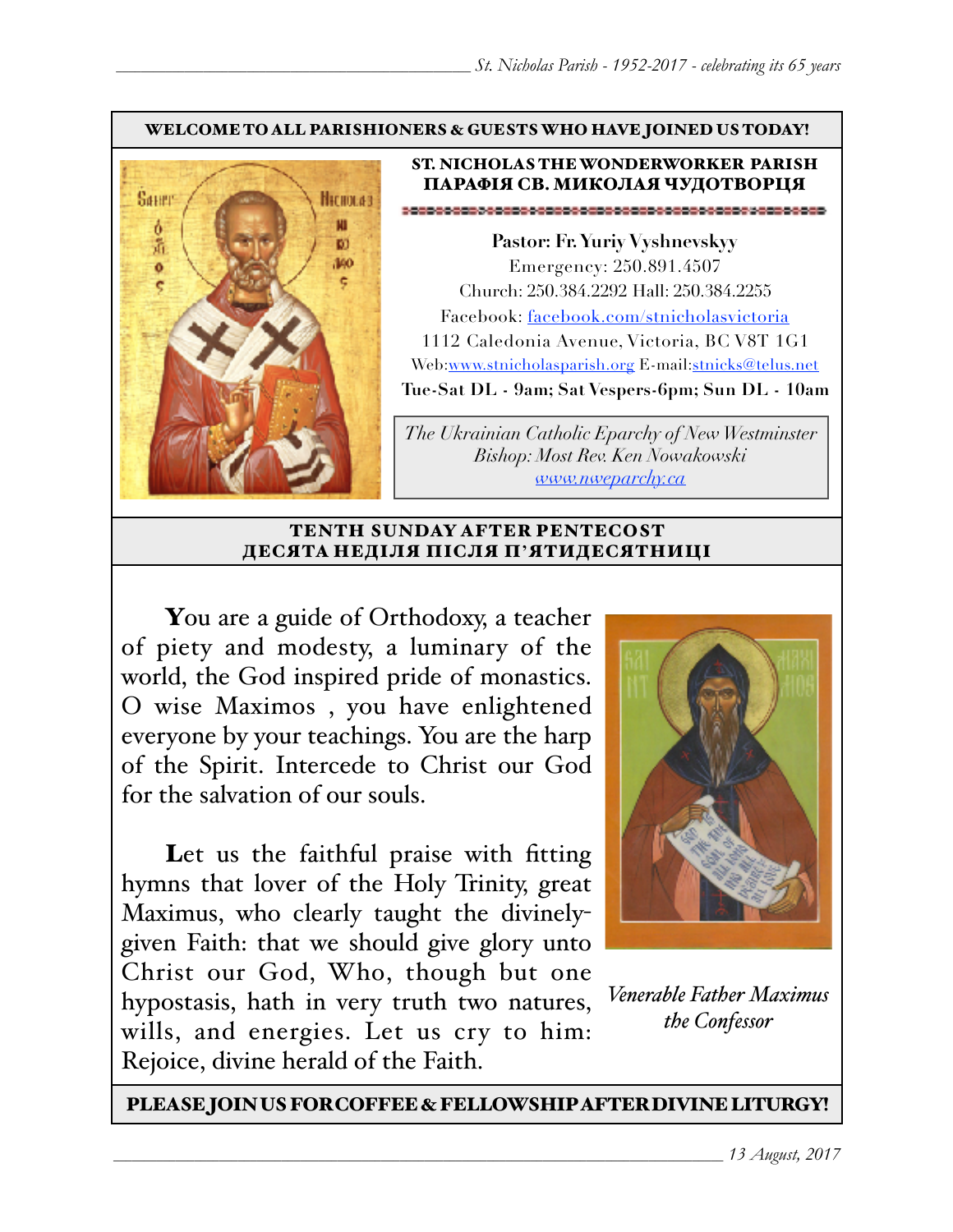|                                                                                                                                                                                                                                                                                                                                                                                                                                                                                                                                                                                                                                                                                                                                                                                                   |                 | <b>SUNDAY HYMNS</b>                                                   |                                                             |                                    |                |  |
|---------------------------------------------------------------------------------------------------------------------------------------------------------------------------------------------------------------------------------------------------------------------------------------------------------------------------------------------------------------------------------------------------------------------------------------------------------------------------------------------------------------------------------------------------------------------------------------------------------------------------------------------------------------------------------------------------------------------------------------------------------------------------------------------------|-----------------|-----------------------------------------------------------------------|-------------------------------------------------------------|------------------------------------|----------------|--|
| <b>OPENING HYMN</b>                                                                                                                                                                                                                                                                                                                                                                                                                                                                                                                                                                                                                                                                                                                                                                               |                 | Гора Таворська / Upon Mount Tabor pg. 226/228                         |                                                             |                                    |                |  |
| <b>COMMUNION HYMN</b>                                                                                                                                                                                                                                                                                                                                                                                                                                                                                                                                                                                                                                                                                                                                                                             |                 | Тіло Христове / Let Me Receive You O Christ pg. 258-259               |                                                             |                                    |                |  |
| <b>CLOSING HYMN</b>                                                                                                                                                                                                                                                                                                                                                                                                                                                                                                                                                                                                                                                                                                                                                                               |                 | Наче Повний Голос Дзвону/Having Shared Your Loving Kindness pg270-271 |                                                             |                                    |                |  |
|                                                                                                                                                                                                                                                                                                                                                                                                                                                                                                                                                                                                                                                                                                                                                                                                   |                 |                                                                       | Please join us today in singing our Sunday hymns!           |                                    |                |  |
| <b>SUNDAY &amp; DAILY SCHEDULE</b>                                                                                                                                                                                                                                                                                                                                                                                                                                                                                                                                                                                                                                                                                                                                                                |                 |                                                                       |                                                             |                                    |                |  |
| SUNDAY, August 13                                                                                                                                                                                                                                                                                                                                                                                                                                                                                                                                                                                                                                                                                                                                                                                 |                 | Divine Liturgy - for the Parishioners of St Nicholas Parish           |                                                             |                                    | 10:00 AM       |  |
| MONDAY, August 14                                                                                                                                                                                                                                                                                                                                                                                                                                                                                                                                                                                                                                                                                                                                                                                 |                 | <b>NO SERVICES</b>                                                    |                                                             |                                    |                |  |
| TUESDAY, August 15                                                                                                                                                                                                                                                                                                                                                                                                                                                                                                                                                                                                                                                                                                                                                                                |                 | <b>NO SERVICES</b>                                                    |                                                             |                                    |                |  |
| <b>WEDNESDAY, August 16</b>                                                                                                                                                                                                                                                                                                                                                                                                                                                                                                                                                                                                                                                                                                                                                                       |                 | <b>NO SERVICES</b>                                                    |                                                             |                                    |                |  |
| THURSDAY, August 17                                                                                                                                                                                                                                                                                                                                                                                                                                                                                                                                                                                                                                                                                                                                                                               |                 | <b>NO SERVICES</b>                                                    |                                                             |                                    |                |  |
| FRIDAY, August 18                                                                                                                                                                                                                                                                                                                                                                                                                                                                                                                                                                                                                                                                                                                                                                                 |                 | <b>NO SERVICES</b>                                                    |                                                             |                                    |                |  |
| SATURDAY, August 19                                                                                                                                                                                                                                                                                                                                                                                                                                                                                                                                                                                                                                                                                                                                                                               |                 | <b>NO SERVICES</b>                                                    |                                                             |                                    |                |  |
| SUNDAY, August 20                                                                                                                                                                                                                                                                                                                                                                                                                                                                                                                                                                                                                                                                                                                                                                                 |                 |                                                                       | Divine Liturgy - for the Parishioners of St Nicholas Parish |                                    | 10:00 AM       |  |
| Please Note: to request a Divine Liturgy for a special intention, please see Fr. Yuriy to arrange for it!                                                                                                                                                                                                                                                                                                                                                                                                                                                                                                                                                                                                                                                                                         |                 |                                                                       |                                                             |                                    |                |  |
| <b>SUNDAY EPISTLE READERS</b>                                                                                                                                                                                                                                                                                                                                                                                                                                                                                                                                                                                                                                                                                                                                                                     |                 |                                                                       |                                                             |                                    |                |  |
| <b>DATE</b>                                                                                                                                                                                                                                                                                                                                                                                                                                                                                                                                                                                                                                                                                                                                                                                       | <b>READING</b>  | <b>UKRAINIAN</b><br><b>ENGLISH</b>                                    |                                                             |                                    |                |  |
| SUNDAY, August 13                                                                                                                                                                                                                                                                                                                                                                                                                                                                                                                                                                                                                                                                                                                                                                                 | 1 Cor. 4:9-16   |                                                                       | Andrij Pelekhatyi                                           |                                    | Robert Herchak |  |
| <b>SUNDAY, August 20</b>                                                                                                                                                                                                                                                                                                                                                                                                                                                                                                                                                                                                                                                                                                                                                                          | 1 Cor. 9:2-12   |                                                                       | Liliia Palyvoda                                             |                                    | Bryan Melnyk   |  |
| SUNDAY, August 27                                                                                                                                                                                                                                                                                                                                                                                                                                                                                                                                                                                                                                                                                                                                                                                 | 1 Cor. 15:1-11  | Motria Koropecky                                                      |                                                             | Peter Iwanuck                      |                |  |
| SUNDAY, September 3                                                                                                                                                                                                                                                                                                                                                                                                                                                                                                                                                                                                                                                                                                                                                                               | 1 Cor. 16:13-24 | Caroline Smudy<br>Yuliya Pelekhata                                    |                                                             |                                    |                |  |
| Thank you, Epistle readers, for your service in proclaiming God's Word!                                                                                                                                                                                                                                                                                                                                                                                                                                                                                                                                                                                                                                                                                                                           |                 |                                                                       |                                                             |                                    |                |  |
| <b>PARISH COUNCIL EXECUTIVE</b>                                                                                                                                                                                                                                                                                                                                                                                                                                                                                                                                                                                                                                                                                                                                                                   |                 |                                                                       |                                                             | PASTORAL MINISTRY & HOLY MYSTERIES |                |  |
| CONFESSIONS1/2 hour before Liturgy<br>CHAIRPERSONAlec Rossa - 250.472.3374<br>SECRETARYCindy Lazaruk - 778.677.9072<br>BAPTISMSby appointment<br>TREASURERWilliam Vanderven - 250.478.1458<br>MARRIAGESsix months notice should<br>FINANCIAL SECRETARYDavid Newberry - 250.598.8197<br>be given to the parish priest, and he should be<br>FUNDRAISING/HALL RENTALRobert Herchak - 250.386.7872<br>contacted before any other arrangements are made<br>MAINTENANCEMurray Chapman - 250.658.4769<br>FUNERALSby appointment<br>LITURGICAL COMMITTEEMotria Koropecky - 250.658.3051<br>MEMBER AT LARGELiliia Palyvoda - 250.857.1683<br>VIBRANT PARISHDarlene DeMerchant - 250.727.3837<br><b>Bequests &amp; Wills:</b> Leaving a bequeath is a process of giving a donation through your will. It is |                 |                                                                       |                                                             |                                    |                |  |

simply a distribution from your estate to a charitable organization through your last will and testament. It can be as small or as large a donation as you wish. It is important that you talk to your lawyer about the process. In your kindness please remember St Nicholas the Wonderworker Ukrainian Catholic Church in your bequeath and will. If anyone wishes to make such a bequeath in their will, the following clause may be included or added to a will: "I give, devise, and bequeath to St Nicholas the Wonderworker Ukrainian Catholic Parish - 1112 Caledonia Avenue, Victoria BC, V8T 1G1, the sum of \$  $\qquad \qquad$  (or  $\qquad \qquad$  % of my estate), to be used for the benefit of the parish and it's pastoral activities."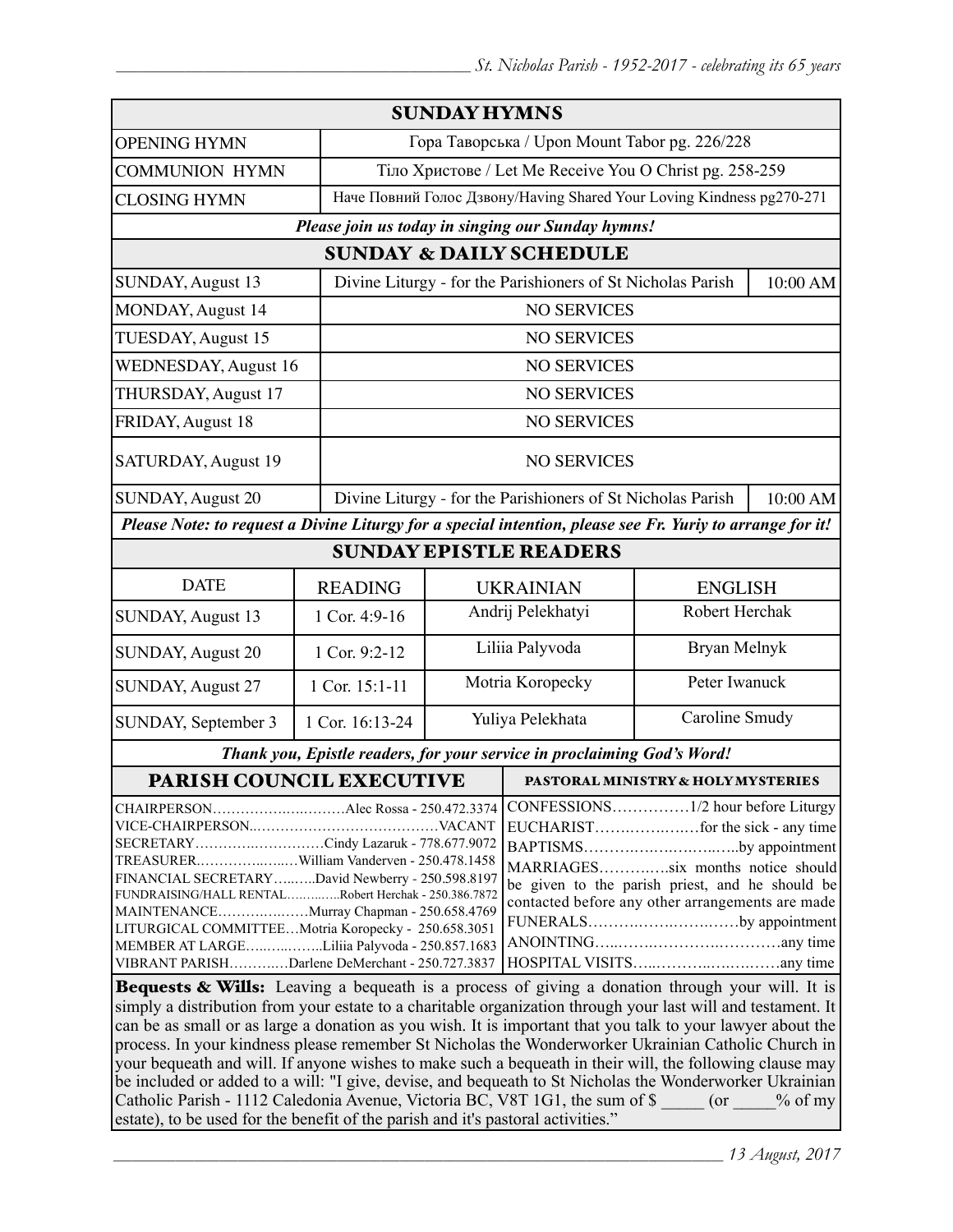# **Vibrant Parish Prayer**

**O** God, Creator of Heaven and Earth! Because of your indescribable love for us, you sent your Only-Begotten Son, Our Lord and Saviour, Jesus Christ - The Way, The Truth, and The Life and our Salvation. In His name, we turn to You. Strengthen our hearts and minds in Christian love and in unity of purpose as we strive to build a Vibrant Parish. Give us the grace to model our lives according to the Word of God. Instill in us the desire to pray and to celebrate the Holy Mysteries as one Christian Family in our Parish Community. Inspire us to follow Your great command to be a servant to the less fortunate among us! Grant this, O Lord, through the mercies and love for mankind of Your Only-Begotten Son with whom You are blessed, together with Your All-Holy, Good and Life-Giving Spirit, now and forever and ever. Amen!



# **The Vibrant Parish**

**A Place To Encounter The Living Christ** Through the word, the Holy Mysteries & Prayer, Serving One's Neighbor, Leadership Fostering & Serving Unity and Missionary Spirit (His Beatitude Sviatoslav)



# **Молитва Живої Парафії**

**Г**осподи Ісусе Христе, Пастирю Добрий, як колись Ти пригорнув заблуканих овечок, щоб вони пізнали Твій голос і були Твоїм стадом, так і сьогодні глянь ласкаво з небесних висот на нашу парафію та зішли на неї Твого Святого Духа, щоб вона була місцем пізнання радості Доброї Новини. Скріплюй нас Твоєю присутністю та єднай нас кожночасно в молитві. Даруй нам духа служіння ближньому, щоб у нашій парафії кожний міг зустріти Тебе, милостивого Бога. Благослови наш духовний провід Твоєю мудрістю і дай, щоб ніхто з нас не шкодував ні часу, ні талантів, ні матеріальних дібр для розбудови Твого царства. Єднай нас у мирі та злагоді, щоб ми були Твоєю спільнотою любові. Всели в нас місійного духа, щоб ми стали тим світилом євангельського слова, молитви і добрих діл, що кличе кожного до участі в Божественному житті, щоб славилося, Спасе, Твоє Ім'я з безначальним Твоїм Отцем та пресвятим, благим і животворящим Твоїм Духом нині, і повсякчас, і на віки віків. Амінь.

# DIVINE LITURGY PROPERS

*The Divine Liturgy - An Anthology for Worship: Liturgy - pg. 388-461; propers - pg. 875, 329* 

## **Antiphon 1**

*Verse:* Shout to the Lord, all the earth, sing now to His name, give glory to His praise. **Refrain:** Through the prayers of the Mother of God, O Saviour, save us.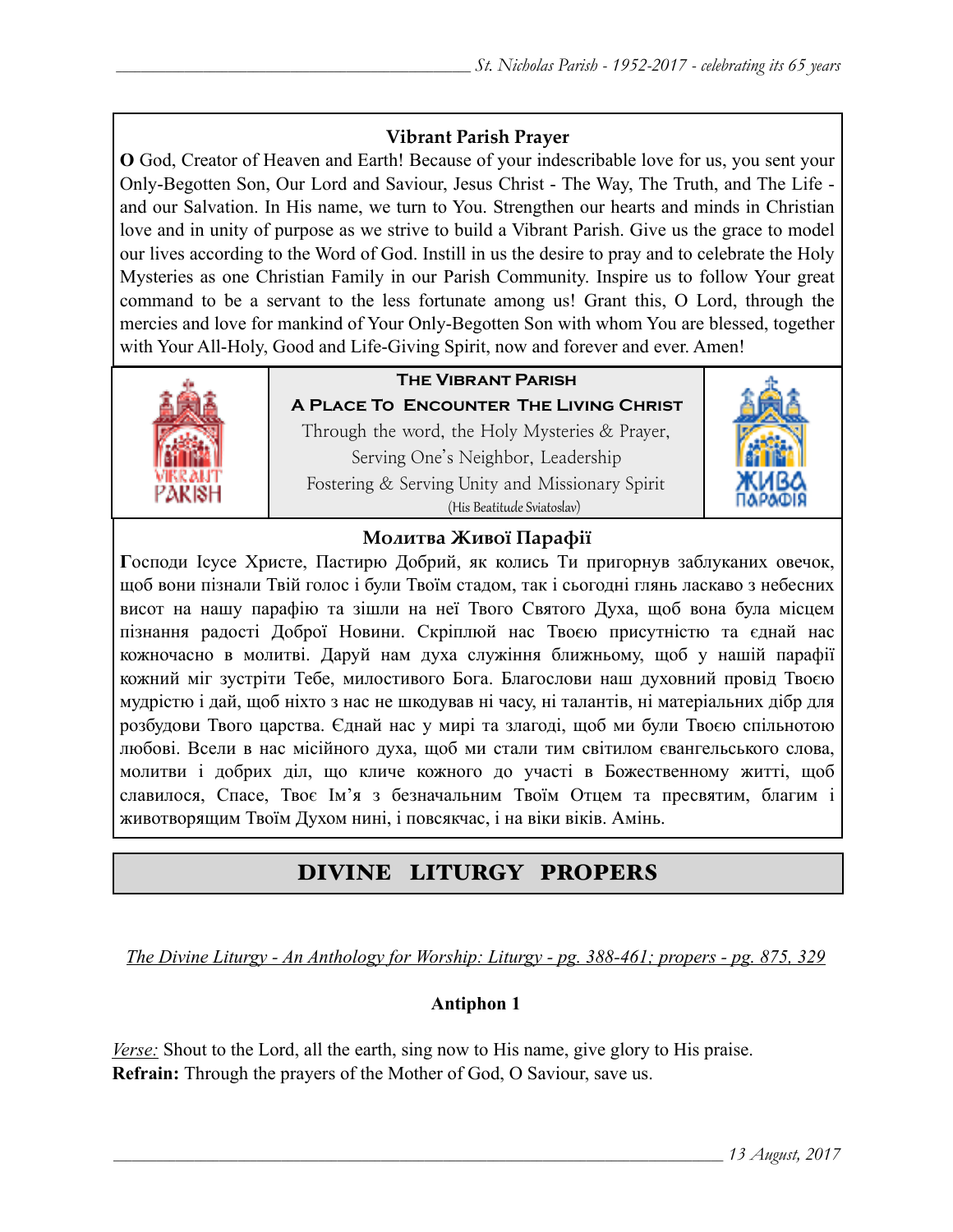*Verse:* The voice of Your thunder was in the whirlwind; Your lightning lit up the world. **Refrain:** Through the prayers of the Mother of God, O Saviour, save us.

*Verse:* You have clothed Yourself in praise and splendour; You robe Yourself in light as with a cloak.

**Refrain:** Through the prayers of the Mother of God, O Saviour, save us.

### **Glory: Now: Only-begotten Son…**

## **Antiphon 3**

*Verse:* Come, let us sing joyfully to the Lord, let us acclaim God, our Saviour. **Refrain:** Son of God, transfigured on the mountain, save us who sing to You: Alleluia.

*Verse:* Let us come before His face with praise, and acclaim Him in psalms. **Refrain:** Son of God, transfigured on the mountain, save us who sing to You: Alleluia.

*Verse:* For God is the great Lord, and the great king over all the earth. **Refrain:** Son of God, transfigured on the mountain, save us who sing to You: Alleluia.

*Entrance Verse:* Come, let us worship and fall down before Christ. **Refrain:** Son of God, transfigured on the mountain, save us who sing to You: Alleluia.

**Troparion, Tone 1:** Though the stone was sealed by the Judeans,\* and soldiers guarded Your most pure body,\* You arose, O Saviour, on the third day,\* and gave life to the world.\* And so the heavenly powers cried out to You, O Giver of Life:\* Glory to Your resurrection, O Christ!\* Glory to Your kingdom!\* Glory to Your saving plan,\* O only Lover of mankind.

**Troparion, Tone 7:** You were transfigured on the mount, O Christ God,\* showing Your glory to Your disciples as much as they could bear.\* Make Your eternal light shine\* also on us who are sinners,\* through the prayers of the Mother of God,\* O Giver of Light, glory to You!

**Glory: Now: Kontakion, Tone 7:** You were transfigured on the mount, O Christ God,\* and Your disciples saw Your glory as much as they could;\* that when they saw You crucified\* they might know that You suffered willingly\*, and might proclaim to the world\* that You are truly the brightness of the Father.

**Prokeimenon, Tone 1:** Let Your mercy, O Lord, be upon us, as we have hoped in You. *Verse:* Rejoice in the Lord, O you just; praise befits the righteous.

**Prokeimenon, Tone 4:** How great are Your works, O Lord, You have made all things in wisdom.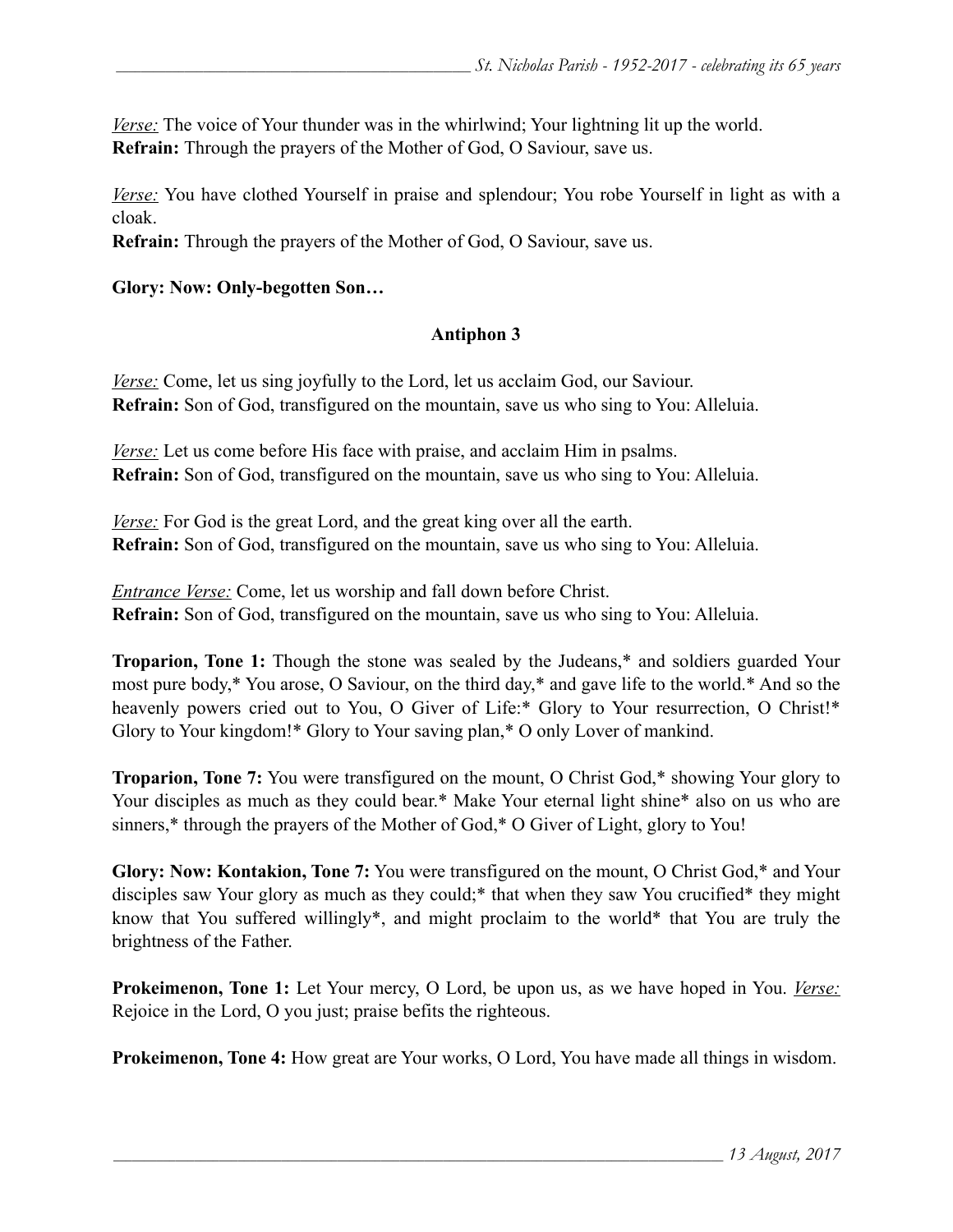**Epistle - 1 Cor. 4:9-16 - A Reading from the 1st Letter of Saint Apostle Paul to Corinthians:** Brothers and Sisters, God has exhibited us apostles as last of all, as though sentenced to death, because we have become a spectacle to the world, to angels and to mortals. We are fools for the sake of Christ, but you are wise in Christ. We are weak, but you are strong. You are held in honour, but we in disrepute. To the present hour we are hungry and thirsty, we are poorly clothed and beaten and homeless, and we grow weary from the work of our own hands. When reviled, we bless; when persecuted, we endure; when slandered, we speak kindly. We have become like the rubbish of the world, the dregs of all things, to this very day. I am not writing this to make you ashamed, but to admonish you as my beloved children. For though you might have ten thousand guardians in Christ, you do not have many fathers. Indeed, in Christ Jesus I became your father through the gospel. I appeal to you, then, be imitators of me.

**Апостол - 1 Кор. 4:9-16 - До Коринтян 1-e Послання Святого Апостола Павла Читання:** Браття і сестри, Бог поставив нас, апостолів, останніми, немов призначених на страту ми бо стали видовищем і світові, й ангелам, і людям. Ми нерозумні Христа ради, ви ж у Христі розумні; ми немічні, ви ж – міцні ви славні, ми ж без чести. До цього часу ми голодуємо і спраглі і нагі; нас б'ють, і ми скитаємось. Ми трудимося, працюючи власними руками; нас ображають, а ми благословляємо; нас гонять, а ми терпимо; нас ганьблять, а ми з любов'ю відзиваємося; ми мов те сміття світу стали, покидьки всіх аж досі. Не щоб осоромити вас я це пишу, але щоб як дітей моїх улюблених навести на розум. Бо хоч би ви мали тисячі учителів у Христі, та батьків не багато; бо я вас породив через Євангелію в Христі Ісусі. Отож благаю вас: Будьте моїми послідовниками.

**Alleluia, Tone 1:** *Verse:* God gives me vindication, and has subdued people under me. *Verse:* Making great the salvation of the king, and showing mercy to His anointed, to David, and to His posterity forever. *Verse:* Yours are the heavens, and Yours the earth. *Verse:* Blessed are the people who know the festal shout, they will walk in the light of Your countenance, O Lord.

**Євангеліє - Матея 17:14-23 -** І як вони до народу прийшли, то до Нього один чоловік приступив, і навколішки впав перед Ним, і сказав: Господи, змилуйсь над сином моїм, що біснується у новомісяччі, і мучиться тяжко, бо почасту падає він ув огонь, і почасту в воду. Я його був привів до учнів Твоїх, та вони не могли вздоровити його. А Ісус відповів і сказав: О роде невірний й розбещений, доки буду Я з вами? Доки вас Я терпітиму? Приведіть до Мене сюди його! Потому Ісус погрозив йому, і демон вийшов із нього. І видужав хлопець тієї години! Тоді підійшли учні насамоті до Ісуса й сказали: Чому ми не могли його вигнати? А Він їм відповів: Через ваше невірство. Бо поправді кажу вам: коли будете ви мати віру, хоч як зерно гірчичне, і горі оцій скажете: Перейди звідси туди, то й перейде вона, і нічого не матимете неможливого! Цей же рід не виходить інакше, як тільки молитвою й постом. Коли пробували вони в Галілеї, то сказав їм Ісус: Людський Син буде виданий людям до рук, і вони Його вб'ють, але третього дня Він воскресне. І тяжко вони зажурились.

*Instead of* **"It is truly..."** *we sing:* O my soul, magnify the Lord transfigured on the mountain.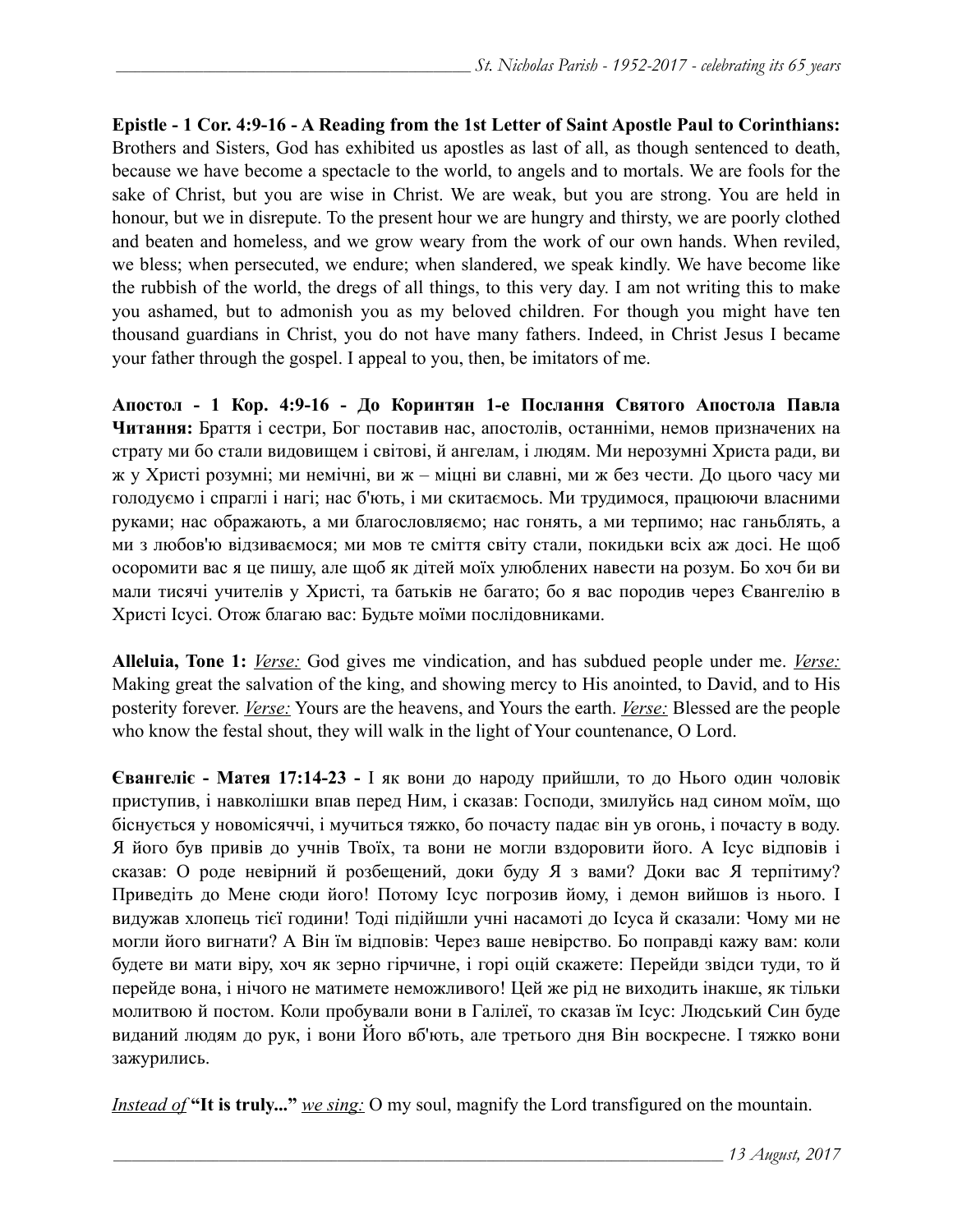**Irmos, Tone 4:** Your forgiving birth was received as incorrupt; for it was God who came forth from your womb; He appeared on earth in the flesh, and made His dwelling among us. Thus, O Mother of God, all of us magnify you.

**Communion Hymn:** Praise the Lord from the heavens;\* praise Him in the highest.\* We will walk in the light of Your face, O Lord,\* and rejoice in Your name forever.\* Alleluia, alleluia,\* alleluia.



- ✦**THE HOLODOMOR NATIONAL AWARENESS TOUR BUS**, will be at the **Royal BC Museum** *(parked on the sidewalk over by the Carillon Tower)* on **Sunday 3 September, 10 am to 5 pm** and **Monday 4 September 10 am to 4 pm.** Admission is free. Donation box (for cash or cheque) will be available. Cheque payable to: CANADA UKRAINE FOUNDATION (HOLODOMOR TOUR BUS ... VICTORIA)
- ✦**HAPPY BIRTHDAY** to RICHARD DEMERCHANT, ARTHUR BOBAY and all those who celebrated their birthdays this past week. May the Lord Our God continue to bless you abundantly and the Holy Mother of God protects you at all times. Многая Літа!
- ✦**NEXT SUNDAY BLESSING OF THE FLOWERS:** As we will be celebrating the Post-Feast of the Dormition of the Mother of God next Sunday (August 20) right after Divine Liturgy we will be blessing flowers.
- ✦**PLEASE NOTE:** as Fr. Yuriy will be on holidays 1-26 August, Fr. Joe Ostopowich will celebrate Liturgy on Sunday, August 20. There will not be daily Liturgies between 2-21 August. Please contact Fr. Joe in case of emergency: 604.763.3639 OR phone a hospital chaplain at 250.889.3761, 250.388.5571.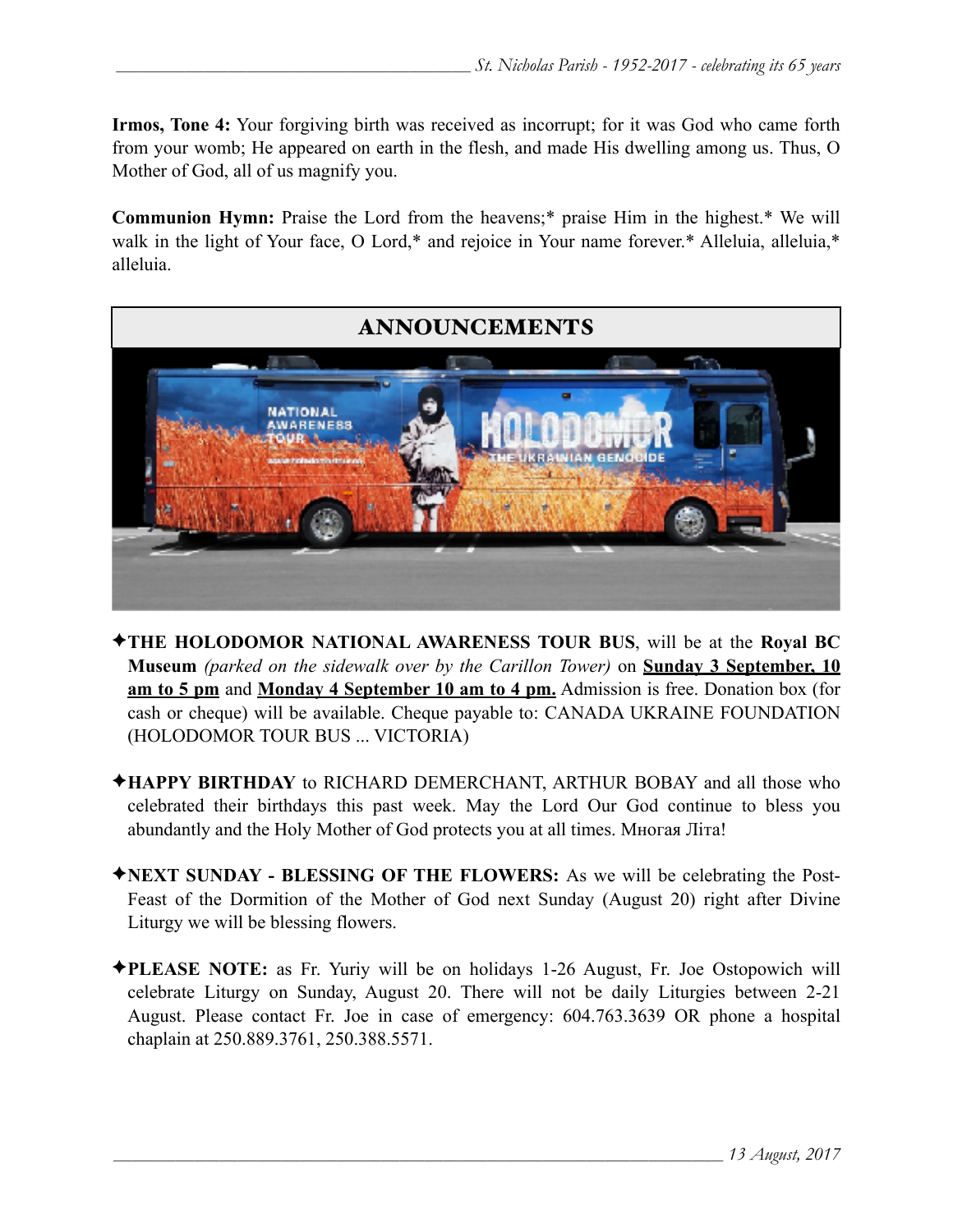- ✦**PRAYER REQUEST:** Please keep in your prayers ARTHUR BOBAY, who had surgery this past week, and other members of our parish, our family and friends who are ailing, in hospitals, nursing homes and those who are not able to join actively in their community.
- ✦**PILGRIMAGE TO THE HOLY LAND:** October 12-24, 2017. Walk in the footsteps of Jesus; an unforgettable experience with Fr, Joe Ostopowich, Sr. Angelica SSMI, brother & sister pilgrims. For details and price call Myrna Arychuk at 604.617.7200
- ✦**TRAVELING ICON:** Anyone interested in gracing their home with Christ The Teacher Icon can call Darlene DeMerchant at 250.727.3837
- ✦**ISLAND CATHOLIC SCHOOLS**, Victoria invites applications for: Full-time Executive Assistant to the Superintendent of Schools and the Office of Religious Education. Details are posted on <http://cisdv.bc.ca/employment-opportunities.php>
- ✦**PARISH CALENDAR OF BIRTHDAYS & ANNIVERSARIES:** If you would like to be included in our Parish Calendar of Birthday and Anniversary celebrations, please put date in our calendar located at the church vestibule. Each week, we will list the names in our parish bulletin so we can celebrate these happy occasions together!
- ✦**JOIN OUR CHOIR:** Do you enjoy singing? Please consider joining our St Nicholas Parish Choir and remember that we ALWAYS looking for new members! Contact Motria Koropecky for details at 250.658.3051
- ✦**CATECHISM ANNOUNCEMENT:** "*And they were bringing to Him also the infants, in order that He may be touching them; but after the disciples saw it, they rebuked them. But Jesus called them to Himself and said, Let alone the little children to come to Me, and cease hindering them; for of such is the kingdom of God*." We are happy to welcome all children to our St. Nicholas The Wonderworker catechism program. Weekly classes are scheduled Sunday morning during Divine Liturgy. We want your children to learn more about their Catholic faith, sacred scripture, feast days, and religious practices and customs of the Ukrainian Catholic church. If you have any questions, please do not hesitate to contact Marian Chalifoux at 250.507.1005
- ✦**THRIFTY'S PRE-PAID FOOD CARDS** We all have to buy groceries. Why not have 6% of it returned back to the church at no extra charge! Cards are available in \$100, \$200, and \$500 denominations. Talk to Alec after today's liturgy to pre- order your cards. We need to sell A LOT of them! We encourage you to consider purchasing them for yourselves as gifts too.
- ✦**SUNDAY COFFEE VOLUNTEERS** act as hosts and serve light refreshments following the Sunday morning Divine Liturgy, providing an opportunity for the faithful to socialize with friends and visitors following their shared worship experience. We thank all of our parishioners